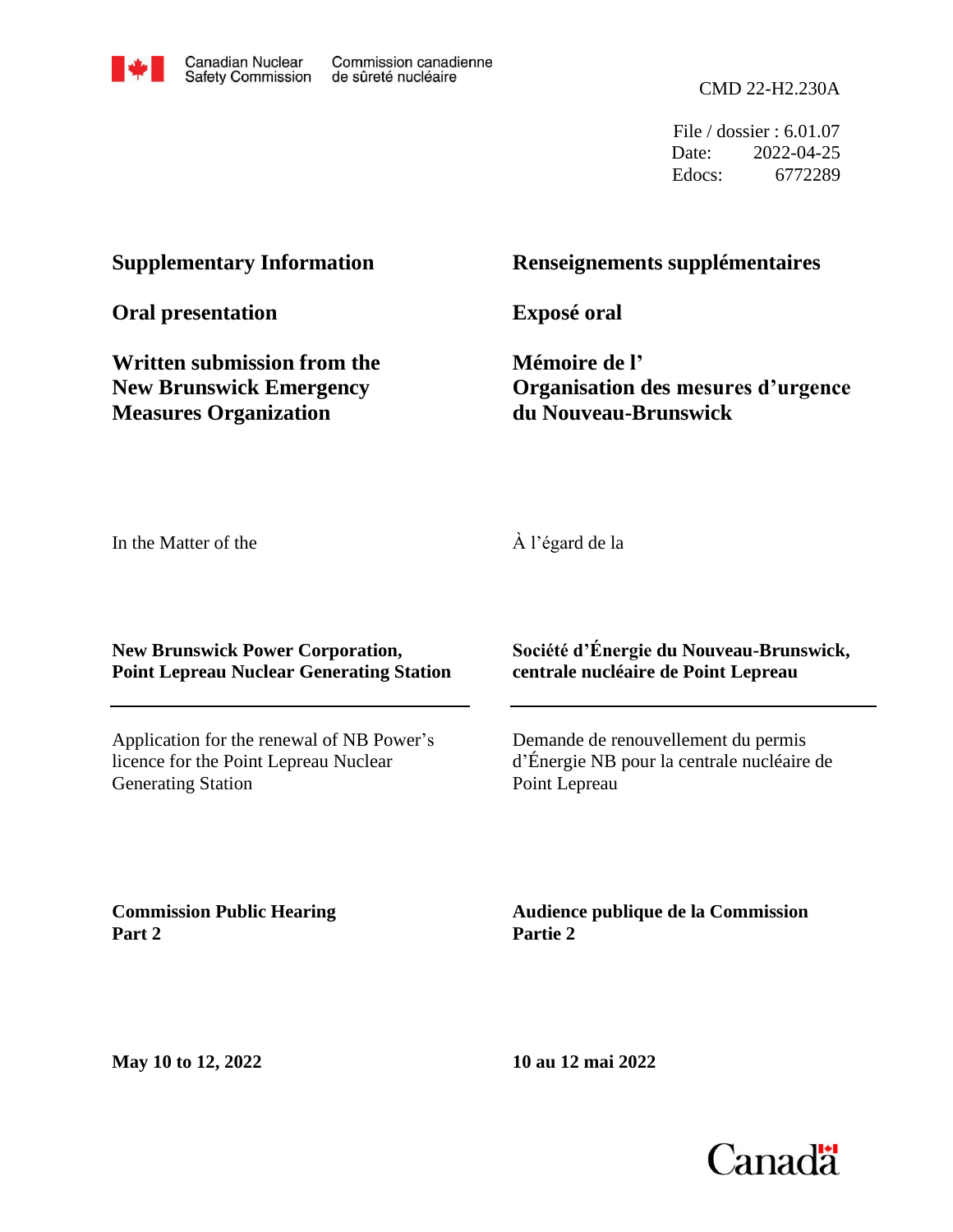## **Nuclear Emergency Program**

## **New Brunswick Emergency Measures Organization (NBEMO)**

## **I Introduction**

This submission to the Canadian Nuclear Safety Commission describes the current arrangements within the Province of New Brunswick to prevent and mitigate off-site impacts and to ensure an effective response to and recovery from a nuclear emergency at Point Lepreau Nuclear Generating Station.

New Brunswick has a well-established and mature Nuclear Emergency Program. This document will describe the program design, program governance and the provincial arrangements with the licensee. It will discuss provincial capabilities and the readiness to deal with a nuclear emergency, with specific references to training, exercises, and an ongoing program of public awareness.

NBEMO maintains a close, collaborative relationship with NB Power as a key Critical Infrastructure partner in all matters of emergency management. The provincial nuclear emergency program is jointly maintained, resourced, and conducted to ensure robust and synchronized on-site and off-site capabilities are assured.

## **II Outline**

This document will describe the following elements of the New Brunswick Nuclear Emergency Program:

- 1. Program design.
- 2. Governance.
- 3. Infrastructure.
- 4. Training Program and Exercises.
- 5. Public Information, and
- 6. Concluding material.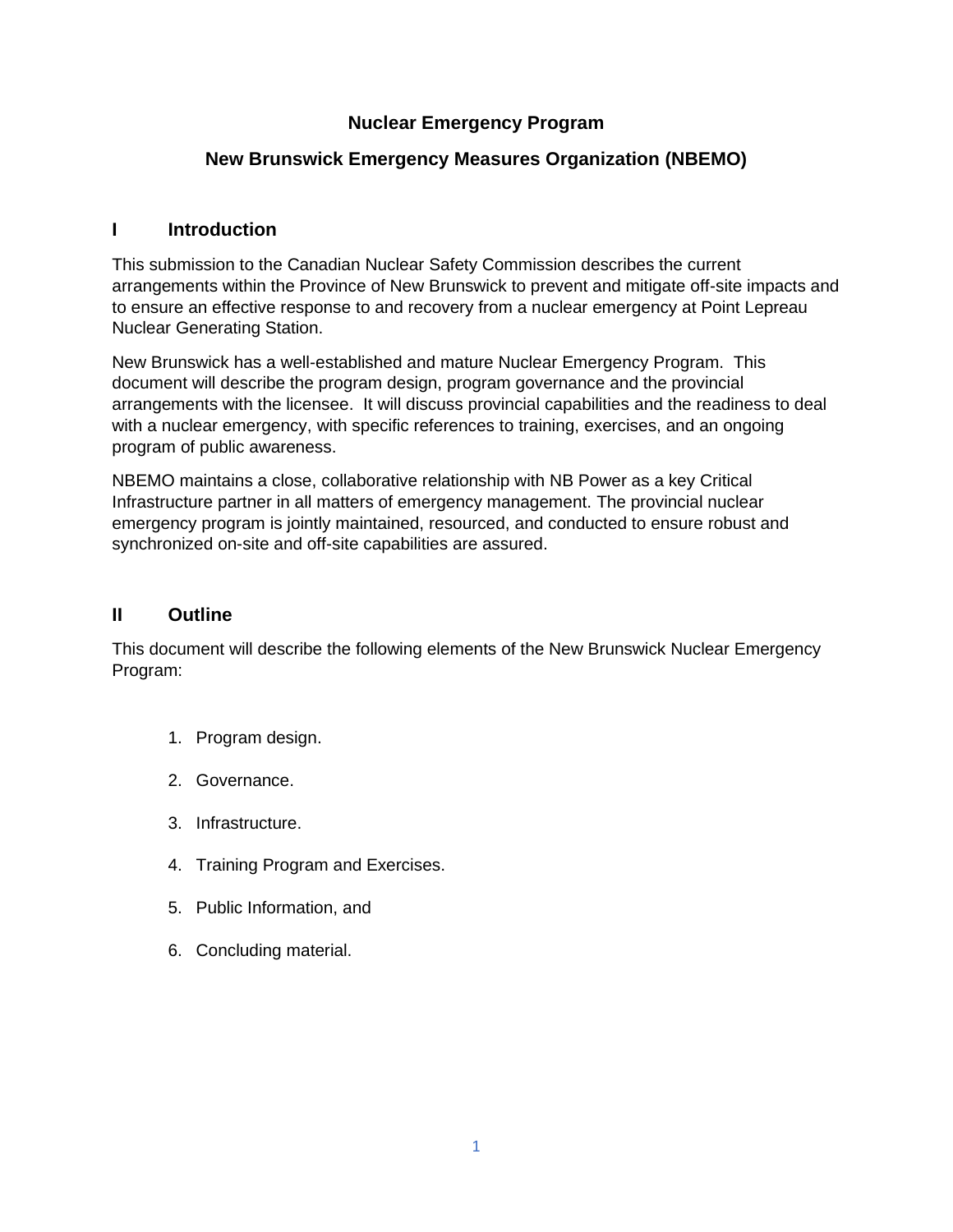## **III Program Design**

## **Program Overview**

New Brunswick remains committed to constant rigour, complete integration, transparency, and continual improvement as key aspects of our emergency program.

New Brunswick's program design conforms to international norms for program management, including executive-level accountability.

In collaboration with NB Power, New Brunswick makes an ongoing significant investment to maintain competencies to manage any off-site emergency. Shared situational awareness and coordination is ensured across jurisdictional boundaries and all levels of government. This enables an integrated approach to emergency management.

## **Figure 1: Nuclear Emergency Program Architecture**



# **Architecture**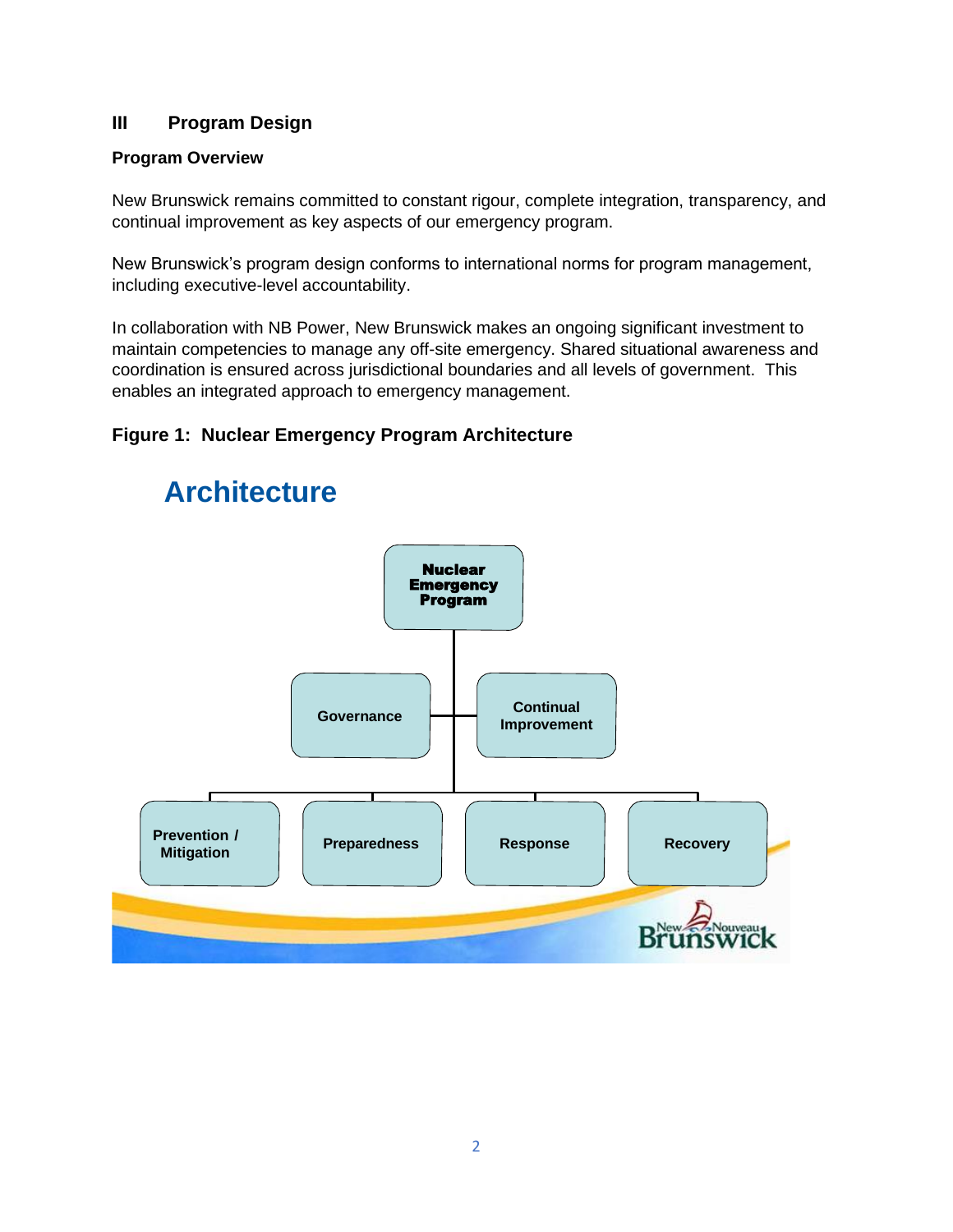## **Program Components**

**Prevention/Mitigation:** New Brunswick's emergency programs address prevention through active monitoring of threats, risks, and hazards. We maintain federally compliant arrangements for risk assessment and information sharing with Federal and other partners. Mitigation measures include pre-distribution of KI pills, mobile mass decontamination capabilities and improved sensors and decision support capabilities.

**Preparedness:** Arrangements include policy, plans, procedures, training and exercise programs and public information. NBEMO maintains a three-person Nuclear Preparedness Section with the mandate to conduct annual refresh of plans, to coordinate and execute a continual five-year exercise program, and to conduct continual equipment and individual skills maintenance.

**Response:** As a doctrinal basis for operational management**,** NBEMO employs the Incident Command System to manage complex events, including concurrent and conjoined threats of all types. In addition to nuclear emergency exercises, our management system has proven highly effective in flooding events, severe weather incidents, ice storms, and most recently in response to the impacts of the COVID-19 Pandemic. Applying this methodology has significantly facilitated NBEMO interoperability with First Responders and other agencies involved in response activities.

**Recovery:** Significant work has been conducted in NBEMO to formalize Recovery procedures, including several training sessions and exercises to validate a concept of operations for this phase of a nuclear emergency. The resultant plan addresses relocation/return of the population, environmental monitoring and remediation and the coordination of the Ingestion Pathway Monitoring Plan. NBEMO has a mature recovery framework which includes health and safety inspections, recovery services, disaster financial assistance and post-disaster mitigation. Recovery operations, as a phase of the emergency, was exercised during Exercise Synergy Challenge in 2018.

### **Federal Linkages**

The New Brunswick program is integrated with federal agencies through the National Emergency Response System (NERS) and the federal Nuclear Emergency Plan (FNEP). We have long-standing relationships and well-defined operational linkages with Health Canada and Public Safety Canada which have proven effective in multiple exercises and actual events. The NERS provides a solid foundation for joint federal-provincial interventions in emergencies.

## **IV Governance**

Governance of the NB Nuclear Emergency Program is comprised of the following elements:

## **Authority**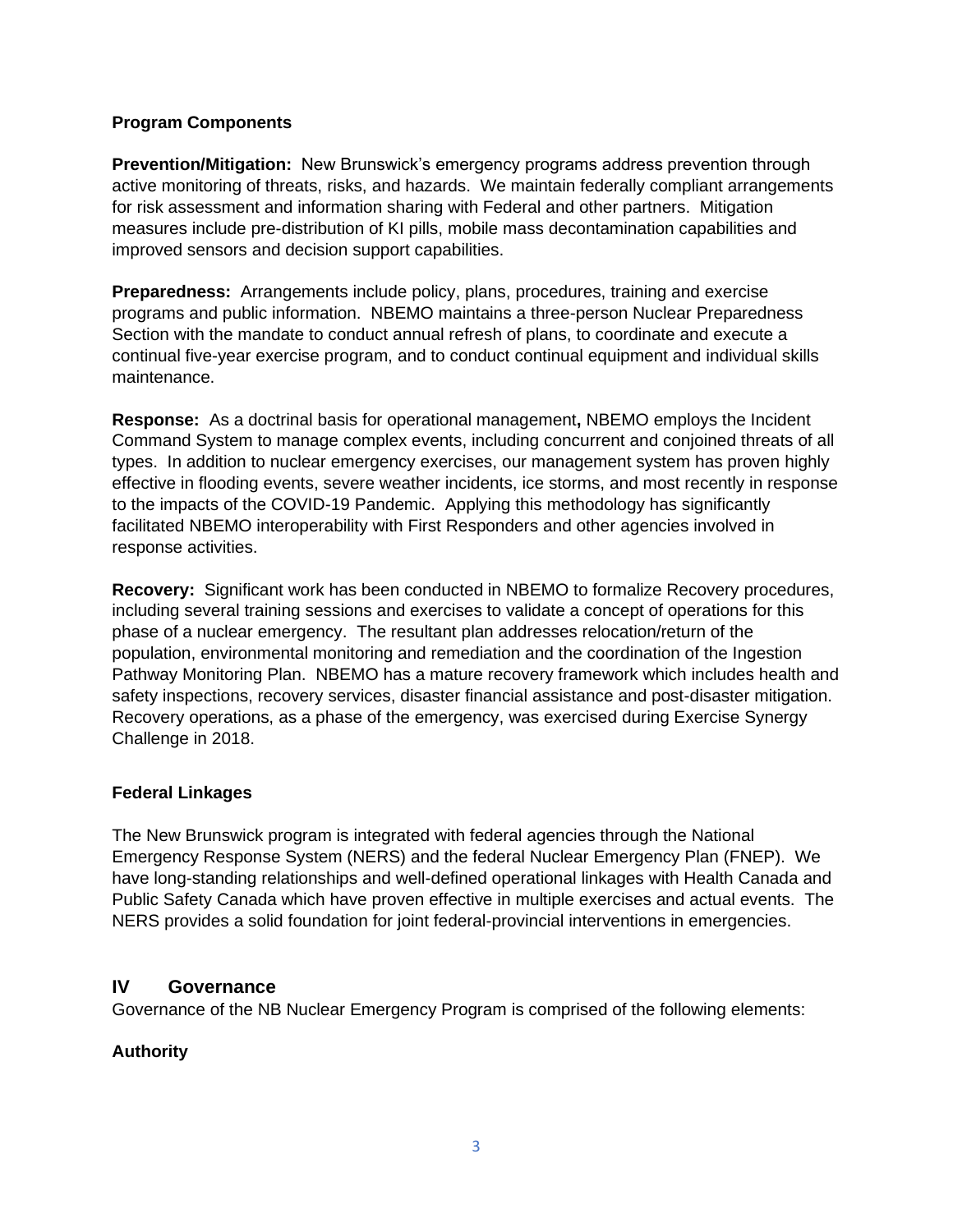Executive authority is derived from the NB Emergency Measures Act and Regulation 84-7 concerning Continuity of Government. The Minister of Justice and Public Safety has primary authority for the provincial emergency program, including management of emergencies. Alternate ministers are delegated formally.

## **Accountability**

The Deputy Minister of Justice and Public Safety chairs the Deputy Ministers' Security and Emergency Committee which has overall responsibility for governance of the program. Accountability is accomplished through several individuals and committees who report to the Executive Council. These are described in more detail below.

## **Performance Management**

Our emergency program is subject to a continual improvement policy which includes both internal and external evaluation and reporting. Deficiencies are identified along with recommendations for improvement, which are integrated into an improvement plan.

New Brunswick has undertaken a more robust governance framework for emergency management, one with a defined role for the executive level. The executive role was defined in provincial policy for the management of public security threats, but it proved very useful during major floods, catastrophic ice storms in 2013 and 2017 and most recently in response to the COVID-19 Pandemic. Governance arrangements have been formalized as follows:

## **Deputy Ministers' Security and Emergencies Committee**

This committee was chartered following a significant flood in 2005. The committee deals with the entire spectrum of government's responsibilities for the continuity of government, public safety, and security. The committee has a policy focus but also has an operational role in providing strategic coordination of urgent matters and consolidating advice to government. This committee plays an important role in the strategic management of all provincial emergency response operations.

### **ADM Security and Emergencies Committee**

The ADM Security and Emergencies Committee is a working committee whose composition mirrors the DM committee. It implements DMs' direction. During operations, this committee meets regularly to provide the executive level coordination necessary to support the continuity of government, continuity of operations and essential services, public health operations and public information. This committee's primary task is to ensure that all activities associated with the nuclear off-site emergency program meets the executive's expectations.

### **Steering Committee**

The off-site emergency program is a complex undertaking, requiring close coordination of multiple activities. The Steering Committee ensures that the associated activities are resourced appropriately and completed in accordance with the assigned priorities and timelines. The Steering Committee comprises Senior Officials from the Department of Justice and Public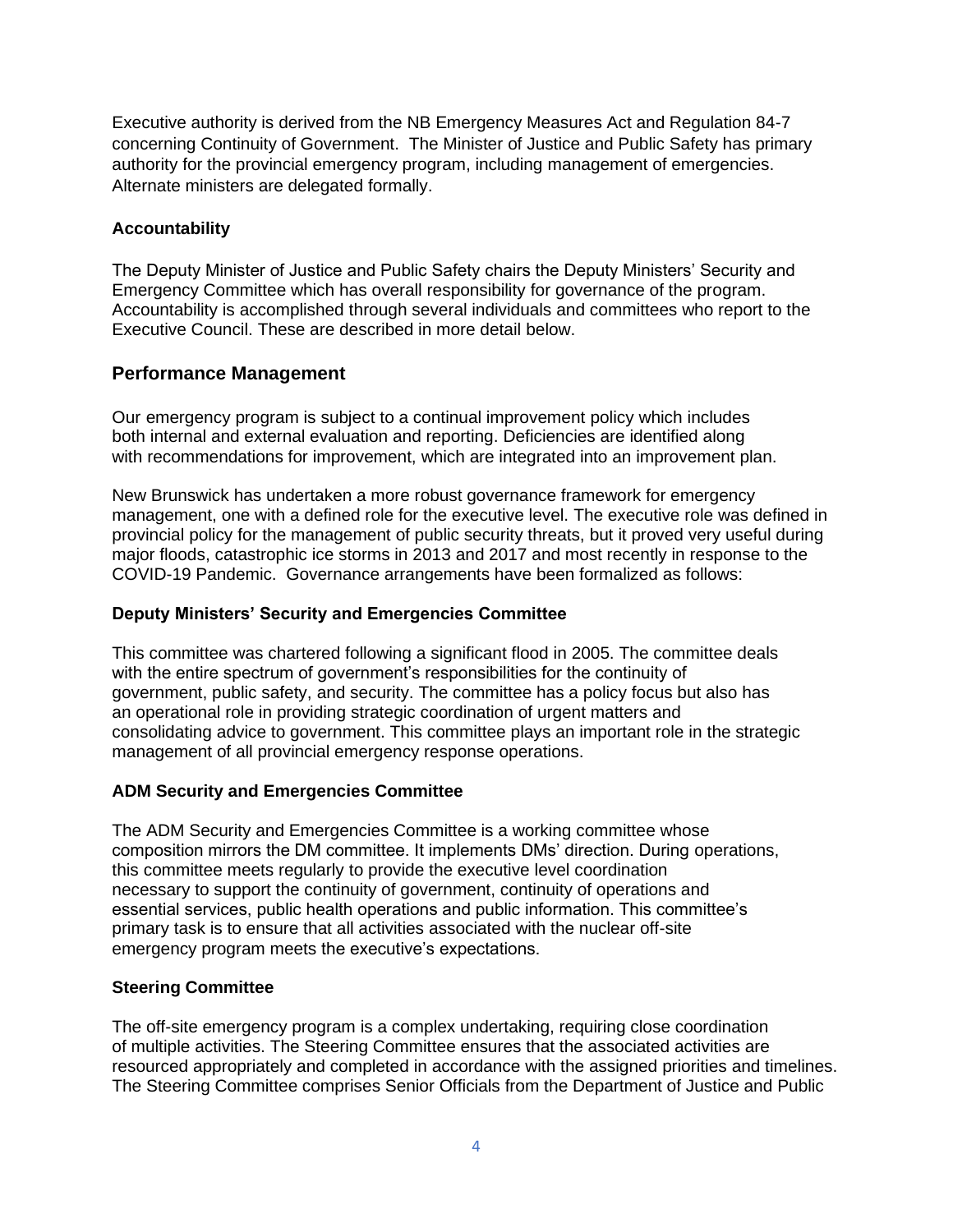Safety and NB Power, Project Managers and other managers and technical specialists as required.

### **Program Activities**

Program activities are assigned to various officials along functional lines. For example, public information activities are led by the Executive Council Office's Director for Emergency Public Information while policy concerning urgent protective actions is the responsibility of the Chief Medical Officer of Health. NBEMO leads most other activities.

Work is generally aligned into the following categories:

- Policy.
- Plans and Procedures.
- Infrastructure.
- Training and Exercises; and
- Public Information.

Over the past several years we have made significant improvements in each of these areas.

# **Governance Framework**

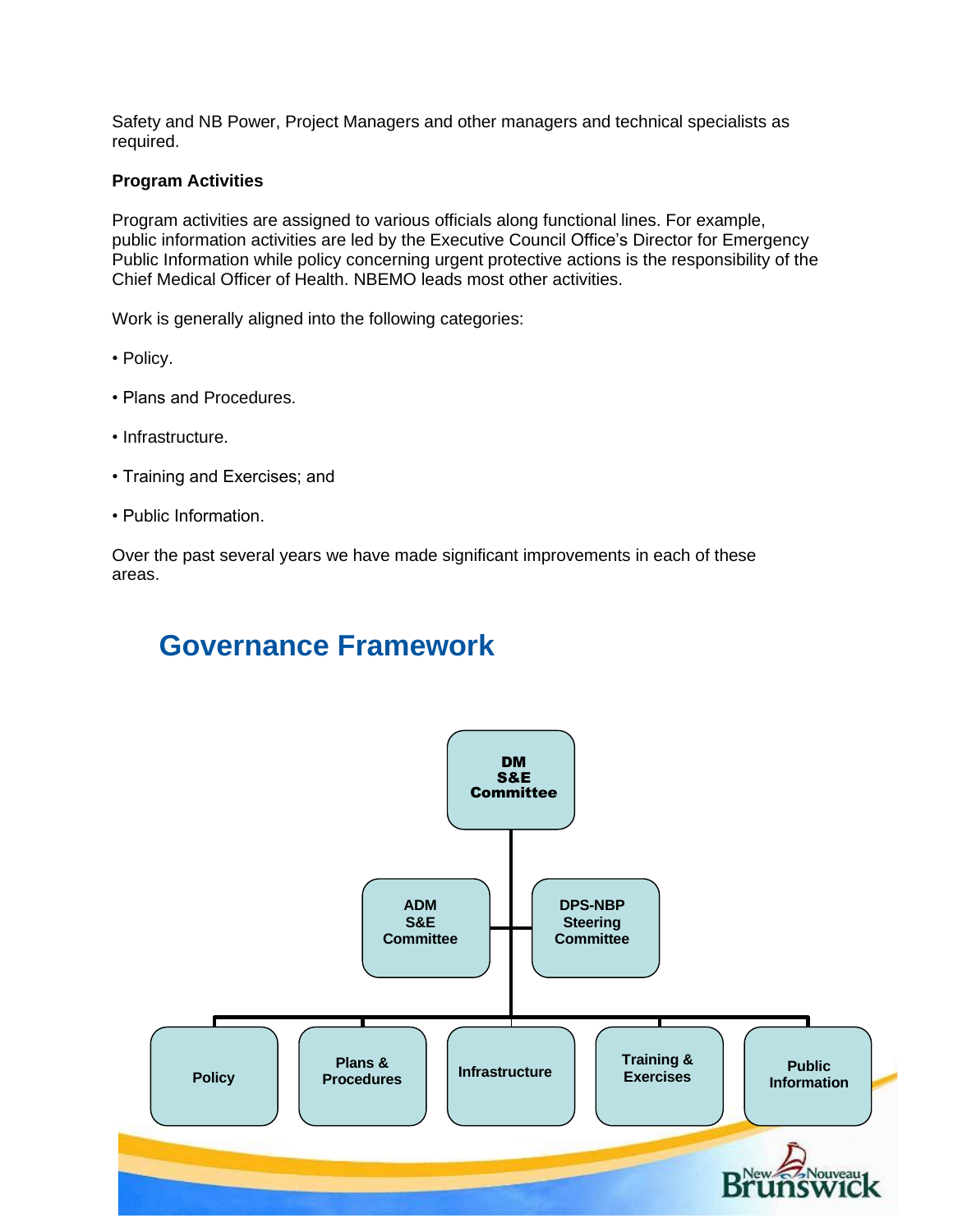### **Program Standard**

New Brunswick's emergency programs are consistent with *Canadian Standards Association Z1600-14, Emergency and Continuity Management Programs*. This program standard includes robust accountability requirements and a commitment to continual improvement.

#### **Continual Improvement**

Our emergency program includes a continual improvement process which provides a basis for critical assessment and corrective actions. Accountability is to the Deputy Ministers' Security and Emergencies Committee. The process used to assess NB's emergency program is also used to extract lessons learned from exercises and disaster operations. For example, government requested independent audits of the 2017 Ice Storm and the historic flooding events of 2018 and 2019; the associated audit reports and approved action plans become public documents. This approach ensures that deficiencies are addressed and opportunities for improvements are undertaken as priority efforts.

### **Emergency Preparedness Review (EPREV)**

Canada hosted an EPREV mission in June 2019. This was Canada's first EPREV mission, and the first EPREV mission conducted by a G7 country. The EPREV mission was based on GSR Part 7 Requirements (with the exception of Requirement 3, which only applies to International Organizations) and focused on reviewing Emergency Preparedness and Response (EPR) arrangements relating to Emergency Preparedness Category I , and in particular the Darlington and Point Lepreau Nuclear Generating Stations. These nuclear power plants (NPPs) were selected for enhanced focus during the 2019 EPREV mission to reflect the diverse geographic and local conditions of the various NPP sites in Canada. The EPREV mission examined arrangements at all levels of government (federal, provincial, and municipal), including emergency arrangements between the operating organizations and offsite emergency management authorities. The NPPs were not evaluated for their on-site emergency preparedness arrangements, as these are addressed through other IAEA safety standards and review missions.

Following the mission, the review team provided Canada with a report identifying recommendations and suggestions intended to enhance Canadian nuclear EPR capabilities and arrangements. The report also identified good practices that can be used by other Member States to enhance their own emergency preparedness and response arrangements. Canada developed a National Action Plan to address the EPREV findings and its implementation has been ongoing. Canada has requested, and the IAEA has accepted, a follow-up mission to assess the progress made in implementing the recommendations and suggestions for June 2023.

## **V Infrastructure**

Infrastructure supporting our program includes facilities, information systems, decision support systems and telecommunications systems. We have a supporting business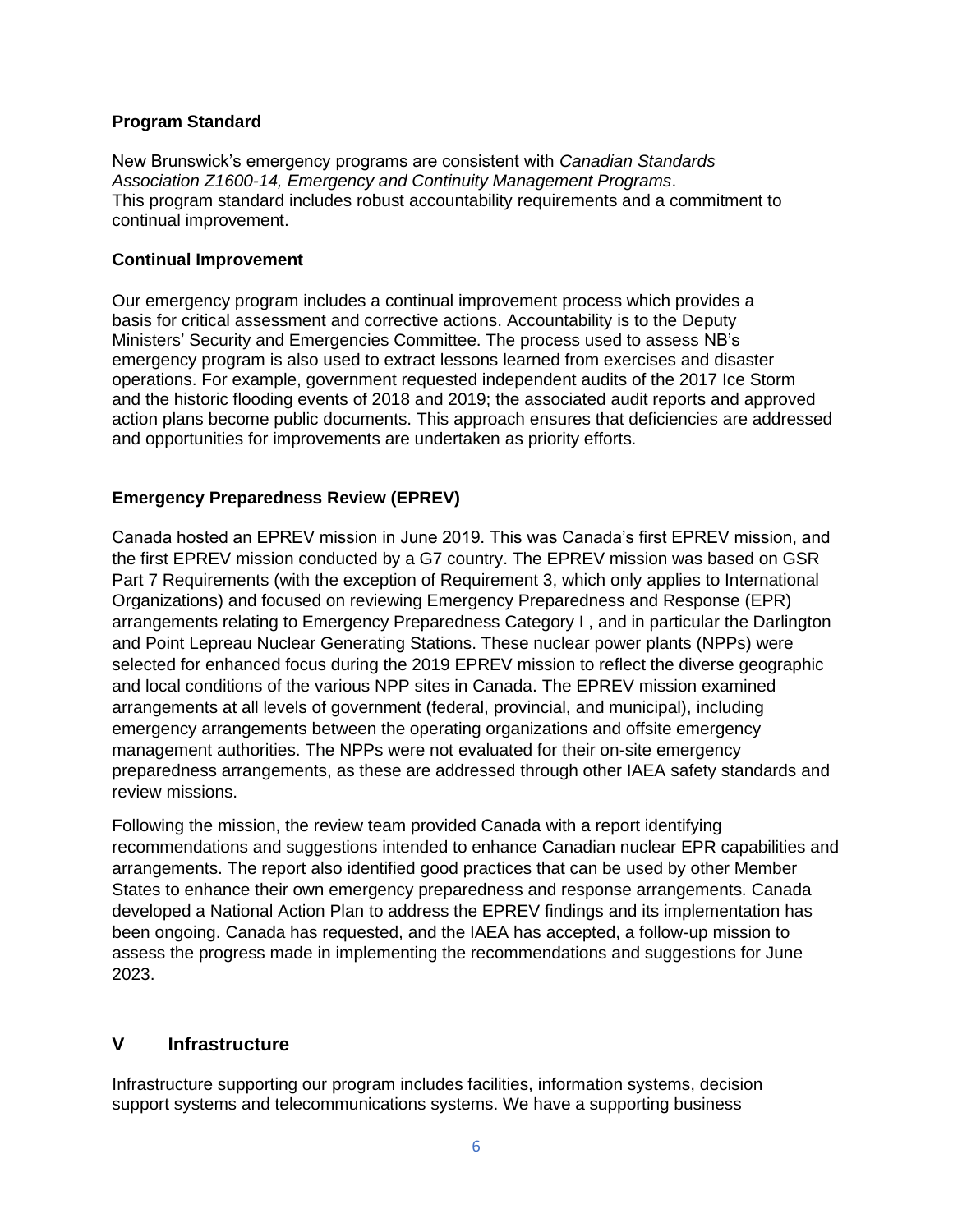continuity plan that includes redundant servers and paths, as well as alternate work locations.

### **Provincial Emergency Operations Centres**

Tactical operations are centrally coordinated through the Off-site Emergency Operations Centre in the community of Saint George and Regional Emergency Operations Centres in St George and Saint John. Strategic coordination is accomplished through the Provincial Emergency Operations Centre in Fredericton.

### **Federal Coordination Centre**

Public Safety Canada's Regional Office in Fredericton serves as the Federal Coordination Centre.

### **Near Site Operations**

For many years, tactical level operations (radiological survey; evacuation) were conducted out of the Lepreau Emergency Operations Centre. This facility had limited space and was located within the 20 km zone. NB Power has now established a modern facility approximately 25km from the station in the town of Saint George. The new facility is fully equipped as an alternate control centre as well as the new Off-Site Emergency Operations Centre (OEOC). This facility also houses two rapidly deployable Mobile Decontamination suites of equipment.

### **Telecommunications Systems**

The provincial government has a well-established Trunked Mobile Radio system for increased capacity and improved resiliency of communications. This system has significantly improved connectivity, coverage, and multiple channels to ensure interoperability with local and provincial responding organizations.

Commercial wireless infrastructure is also employed by responder organizations who use mobile devices and hosted applications to share information and to coordinate operational activities.

#### **Information Management Systems**

NBEMO uses Sentinel Systems' incident management application as a provincial standard. This application is used by all provincial operations centres and most municipalities. All municipalities in southern New Brunswick have adopted the same solution which enables information exchange across jurisdictional boundaries.

### **Decision Support Systems**

NBEMO employs several systems that collate information and intelligence from a variety of organizations and information sources. These systems assist managers to understand current and developing situations and make appropriate decisions.

**Accident Reporting and Guidance Operational System (ARGOS)**: Health Canada's Radiation Protection Bureau provides NBEMO with direct access to their ARGOS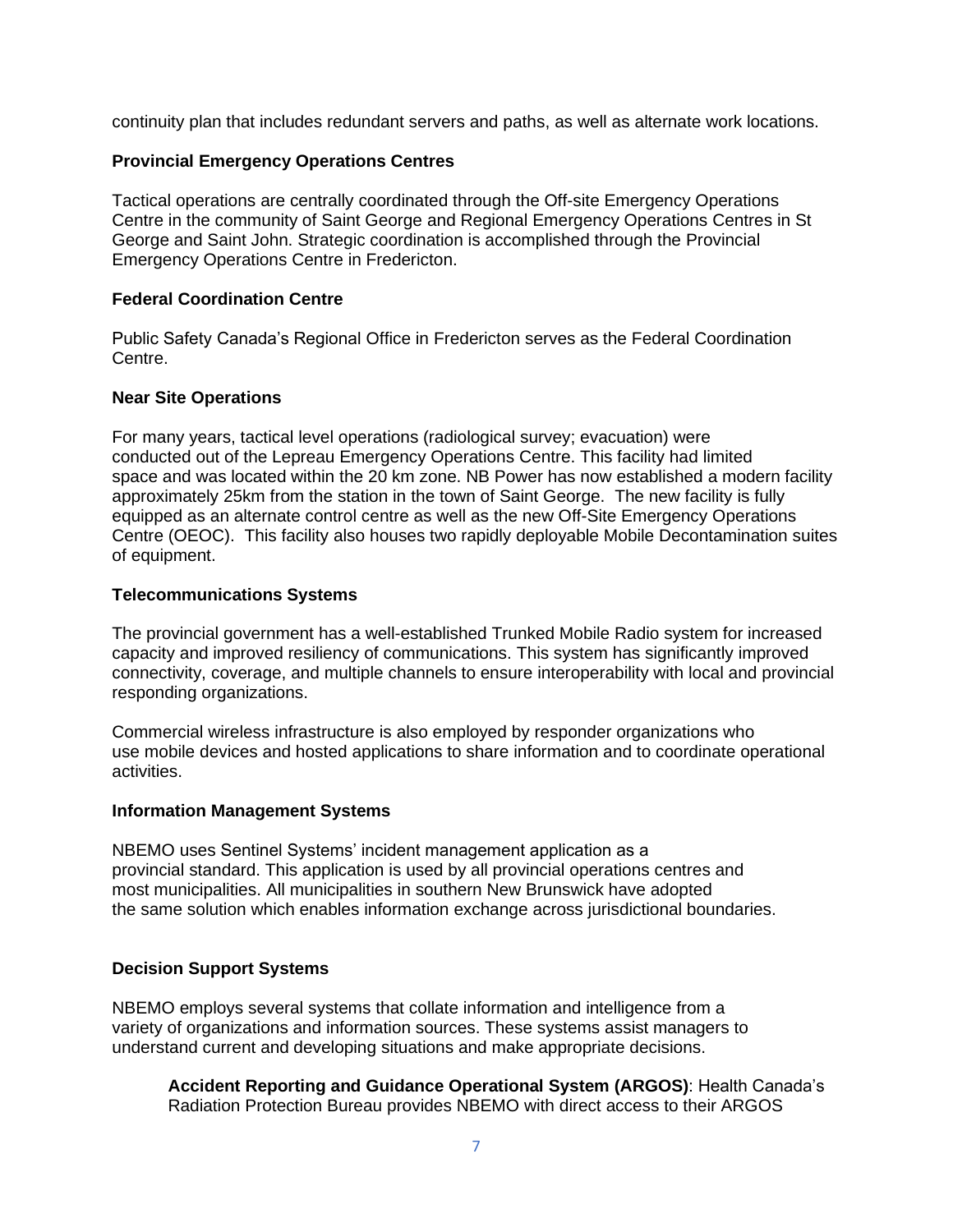system which provides real-time decision support for urgent protective actions such as sheltering and evacuation.

**Radiological Assessment (Survey)**: NB Power has radiological assessment (survey teams) which provides a first approximation of the scope and probable consequences of any radiation release at the station and to the environment.

## **VI Training & Exercises**

Currently, training and exercises comprise our main effort. With improved facilities and systems, personnel with emergency roles are regularly trained and exercised in accordance with a continuous five-year training schedule closely coordinated with Point Lepreau Nuclear Generating Station training.

Deputy Ministers have agreed that these activities are essential and participation for those designated is mandatory. We have a comprehensive plan which identifies staff for all emergency roles, including personnel for tactical teams, reception centres, operations centres and the supporting technical and communications teams. Training is continuous and progressively conducted to ensure readiness for major validation exercises or real-life emergency events.

The scope of our exercises includes all components of the Incident Command System. Functional groups are exercised independently and then collectively in evaluated exercises. We maintain a thorough and accountable training and exercise program, through which we refresh and validate the competencies of all personnel with an emergency role on an ongoing basis.

We maintain mobile decontamination capabilities and have conducted evacuation exercises with decontamination drills and reception centre processing. The NBEMO Nuclear Emergency Preparedness section maintains lists of designated workers to ensure responsiveness of these teams.

Exercise SYNERGY CHALLENGE 2021 was the most recently conducted full-scale evaluated exercise. This exercise simulated a nuclear incident initiated by a cyber event affecting PLNGS, and subsequently a declared Site Area Radiation Emergency. Exercise SYNERGY CHALLENGE 2021 involved more than 40 organizations, with participants including the utility, Regional, Provincial, Federal, and International agencies.

A thorough Exercise After Action Report conducted by an independent audit concluded that: *"Synergy Challenge 2021 successfully demonstrated and confirmed that New Brunswick Power, the Province of New Brunswick, and key organizations at the regional, and federal levels are prepared and ready to respond effectively together to an incident at Point Lepreau Nuclear Generating Station."* (quoted from Synergy Challenge 2021 After Action Report, Calian, April 2022).

It should be noted that exercise SYNERGY CHALLENGE 2021 was conducted while the Province was constrained by public health regulations resulting from the COVID-19 pandemic. While these necessary measures imposed additional complexity on exercise conduct, it presented an opportunity to manage an emergency in a hybrid environment by incorporating virtual and in-person participation. In effect, this exercise demonstrated how inter-agency collaboration and operational activity could be effectively achieved under difficult conditions.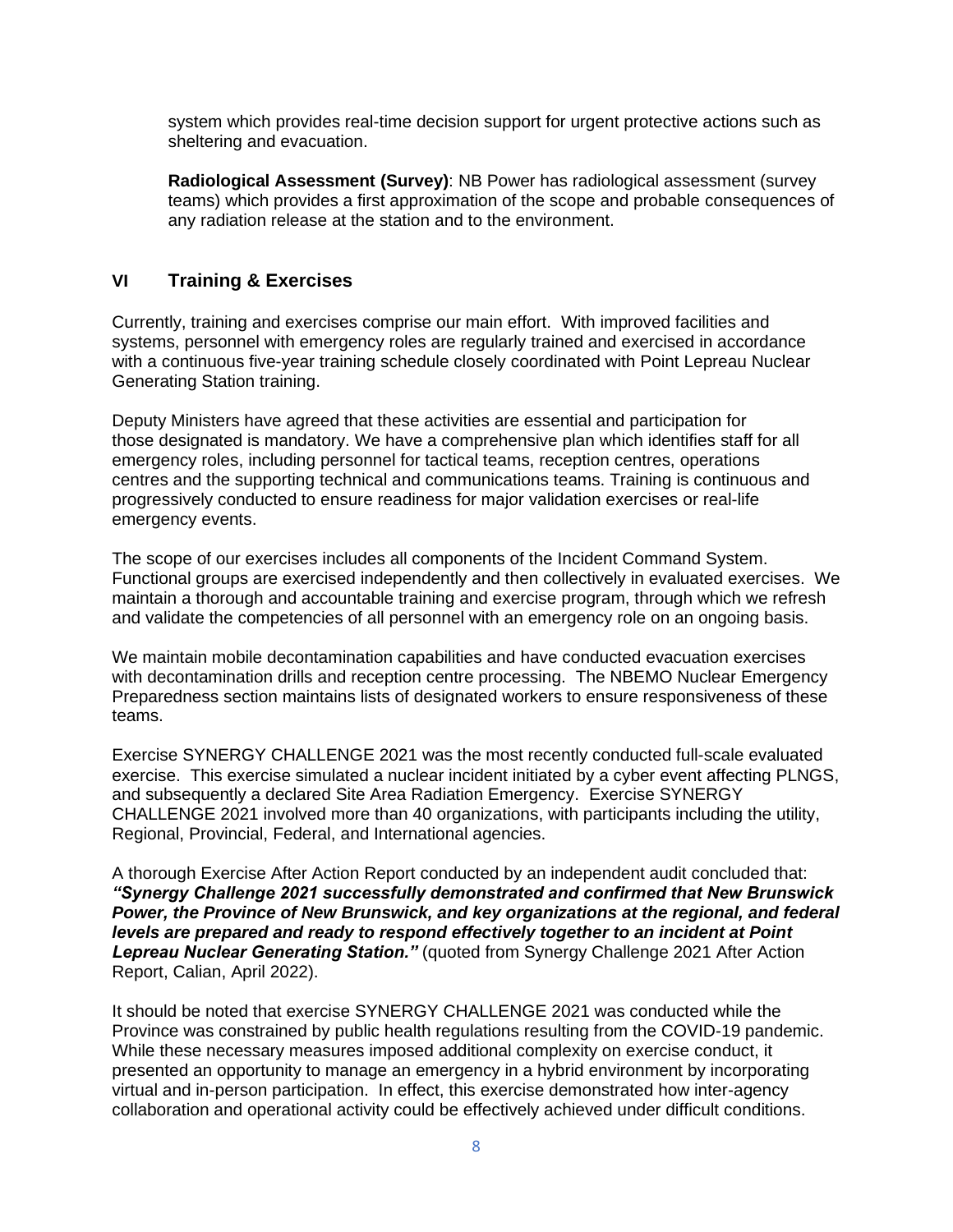## **VII Public Information**

The New Brunswick Emergency Measures Organization (NBEMO) works closely with The Government of New Brunswick Executive Council Office (ECO), NBEMO Communications, and NB Power to ensure that residents have access to all the information they need concerning the station and our emergency program. We are confident that we have effective means to notify and instruct the public through all phases of an emergency. We also have a system for registering evacuees so that we can keep them informed throughout the recovery period.

### **Web Presence**

The Province of New Brunswick has interlinked sites for NBEMO, NB Power, ECO and Public Alerts. All pages offer RSS and social media links as well as traditional web based information. http://www.gnb.ca/alert. Details of the nuclear off-site emergency program and emergency plan are available to the public on the NBEMO website.

### **Public Alerting Systems**

NBEMO has three distinct and mutually supporting methods of alerting the public:

**Lepreau Public Warning System**. New Brunswick has employed a variety of mass notification systems for Lepreau area communities since 1999. In 2009, NBEMO adopted the improved capacity and functionality of the Everbridge Warning system which can alert officials, responder organizations and all residents of the 20 km planning zone in a few minutes. Residents themselves determine their alerting methods and can select any combination of home phone, mobile phone, office phone, fax, e-mail, or text message. NB-EMO uses this system regularly for internal purposes and conducts annual live tests for Lepreau area residents. Notification tests are preceded by a variety of public awareness activities (news release, letter to residents, newspaper ads and radio interviews).

**National Public Alerting System (NPAS)**. NPAS is a partnership between federal, provincial and territorial governments and Pelmorex Inc., the parent company for The Weather Network and MéteoMedia. NBEMO uses NPAS to disseminate urgent alerts to broadcasters, telecommunications service providers and Internet based services. The Alert Ready system now in place is a broadcast-interruptive system that enables urgent alerts to go direct to broadcast over AM and FM radio, television stations and all wireless compatible cellular phones.

**Pt. Lepreau Warden System**. The Warden Service comprises approximately 20 uniformed volunteers who are trained and equipped to assist police. They are drawn from the local community and their local knowledge are invaluable. The Wardens' tasks include assisting in notification, identifying people requiring help with evacuation, manning check points, providing radio communications, distributing Potassium Iodide (KI) pills to households, and serving as guides.

### **Public Awareness and Education**

Communications activities for the nuclear emergency program are built on a longstanding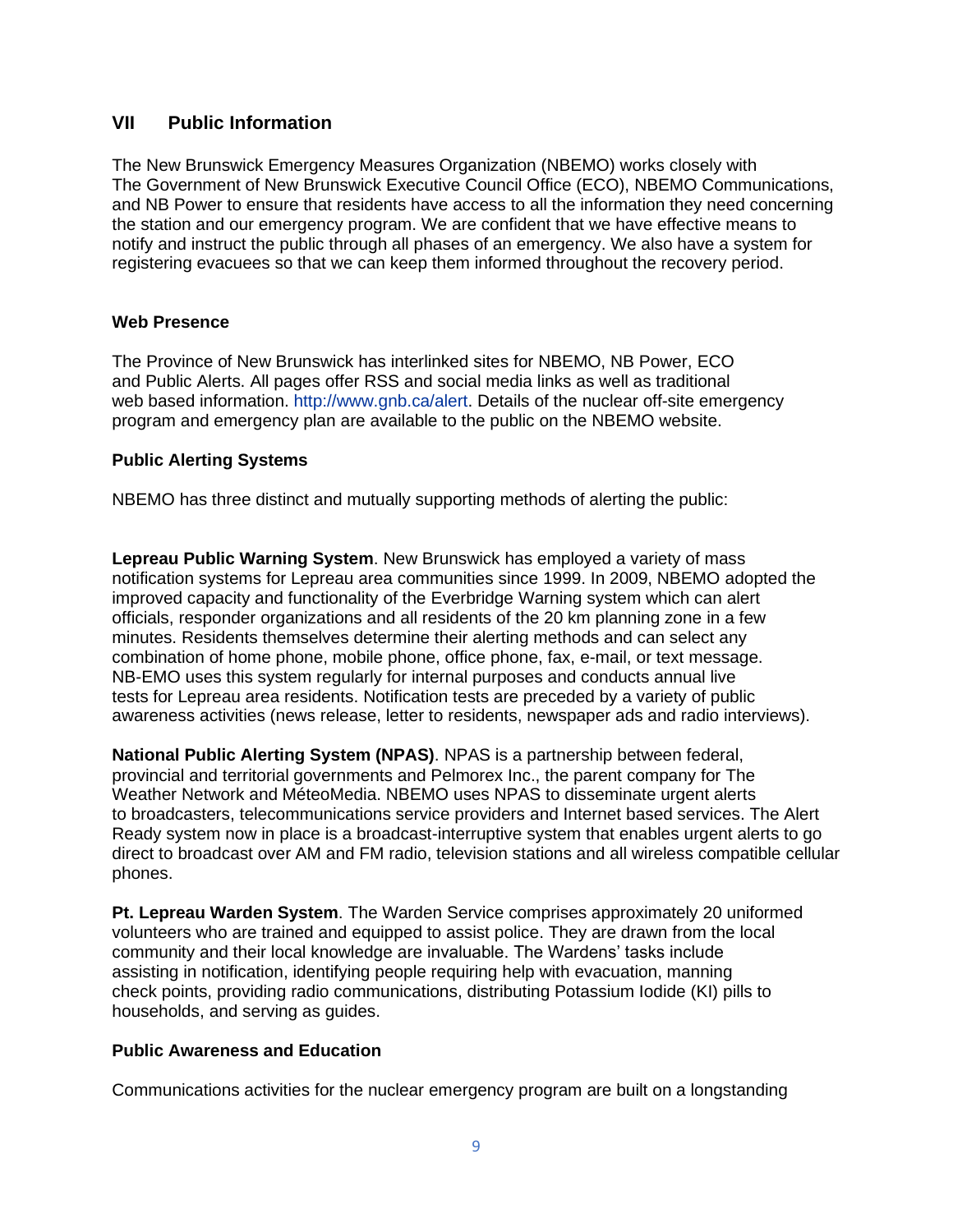partnership among NBEMO and NB Power. NB Power speaks to matters inside the fence; NBEMO typically speaks to issues outside the fence. ECO plays a coordination role. ECO provides editorial services, web services, translation services, media monitoring services and media relations. ECO ensures that communications strategies, plans and activities are integrated, so that public messaging is timely, relevant, accurate and consistent.

NBEMO is responsible for developing and presenting public advice while ECO is responsible for production and dissemination. Strategies, plans, and product are developed jointly with input from other intervening organizations. ECO staff are embedded in the Provincial Emergency Operations Centre where they provide direct support to operations. This arrangement is well exercised during flood season, hurricane season and during several incidents every year. This arrangement was stringently exercised during Exercise SYNERGY CHALLLENGE 2021, to excellent effect.

NBEMO has recently conducted a door-to-door campaign to update household information for our Demographic Database. Concurrently, we have refreshed the Potassium Iodide (KI) inventory and redistributed pills and instructions to all residences within 20 km of the station. Additional stockpiles of KI pills are maintained at the OEOC facility in Saint George if residents outside the 20 Km zone require access to them.

Our Warden Service provides a visible presence in the community and assists in disseminating safety information to the public.

NB Power actively engages the local population. NB Power distributes a newsletter titled "From the Point" which keeps residents informed about activities at and around the station. Station staff participate in community activities and work closely with local emergency responders and the RCMP.

For all exercises of the off-site plan we work closely with partners to keep residents informed about our activities, through letters, news releases and advertisements, our web presence and Social Media, and the Point Lepreau Warden Service.

### **VIII Concluding Material**

The New Brunswick Nuclear Emergency Program leverages mature and proven doctrine and capabilities that can be mobilized quickly to deal with any contingency at the Point Lepreau Nuclear Generating Station.

There is a very well-established working relationship between the Province and the licensee, at various levels, with shared governance and executive level accountability for program outcomes.

NBEMO has considerable practical experience working with NB Power in other areas, including continuity of operations, transmission, and distribution restoration operations, dam operations, flow and water level forecasting and critical infrastructure protection.

Significant enhancements in our joint operational readiness have been successfully exercised to validate all aspects of our emergency program during the INTREPID and SYNERGY CHALLENGE series of exercises.